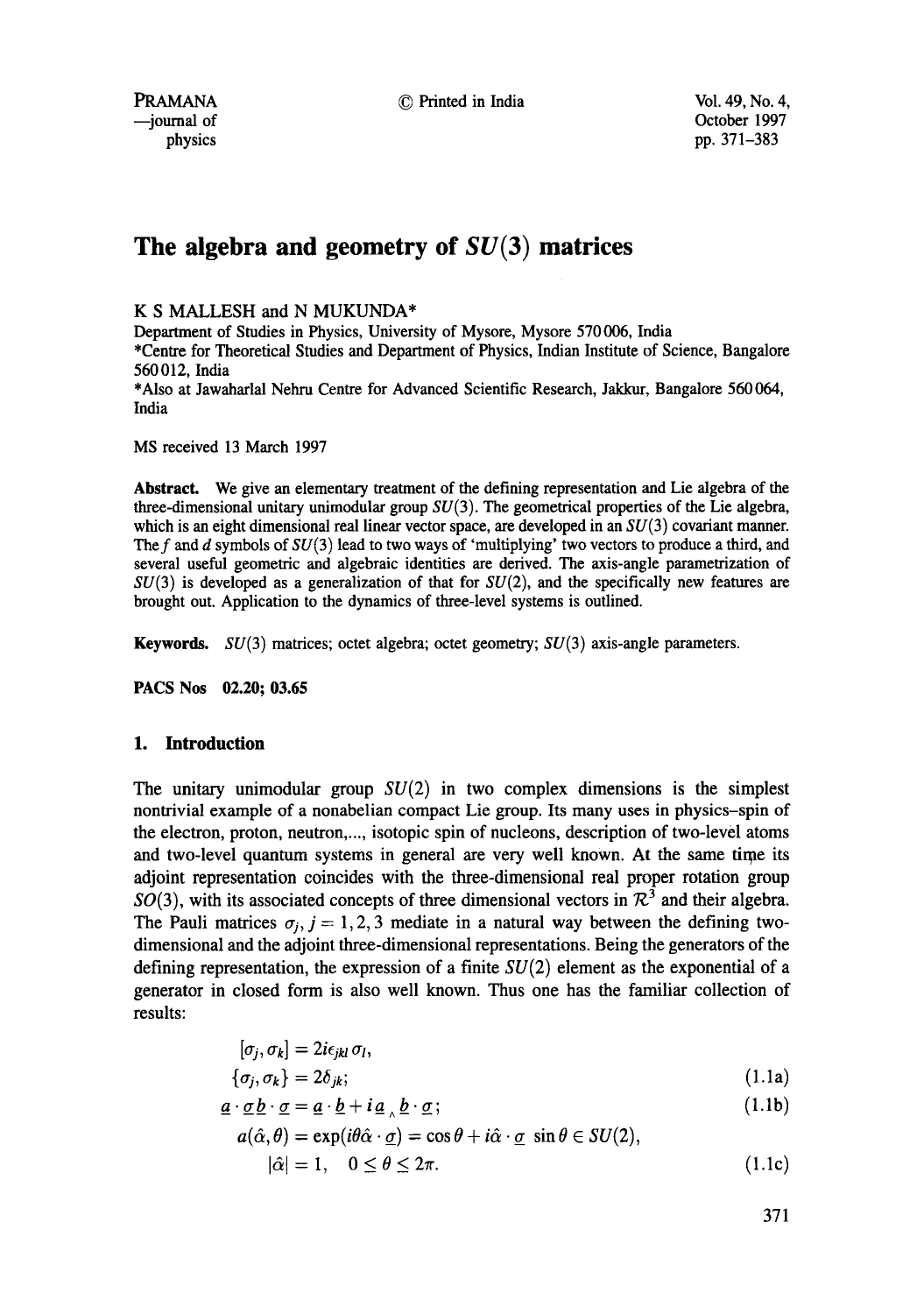Here  $a, b$  are (real) three-dimensional vectors,  $\epsilon_{ikl}$  is the Levi-Civita symbol (structure constants of  $SU(2)$ , and  $(\hat{\alpha}, \theta)$  are axis-angle coordinates for the general element  $a(\hat{\alpha}, \theta) \in SU(2)$ . The two-to-one homomorphism  $SU(2) \rightarrow SO(3)$  determines an element  $R(a) \in SO(3)$  for each  $a \in SU(2)$ :

$$
R(a)_{jk} = \frac{1}{2} \text{Tr}(\sigma_j a \sigma_k a^{\dagger}),
$$
  
\n
$$
R(a')R(a) = R(a'a), \quad a', a \in SU(2).
$$
 (1.2)

The next group after  $SU(2)$  in the classical unitary family is the eight-dimensional group  $SU(3)$  of unitary unimodular matrices in three complex dimensions. Many representation theoretic complications expected for compact Lie groups in general, but not yet seen with  $SU(2)$ , do show up with  $SU(3)$ , making it quite nontrivial in comparison. Its use in elementary particle physics [1, 2] often exploits the canonical subgroup chain  $SU(3) \supset U(2) \supset SU(2) \supset U(1)$ , while its use in the nuclear physics context involves the chain  $SU(3) \supset SO(3) \supset SO(2)$ . The description of three-level systems [3-5] in general quantum mechanics (atoms, for instance) also involves  $SU(3)$ .

The purpose of this paper is to present a generalization of relations of the forms (1.1, 1.2) from  $SU(2)$  to  $SU(3)$ , bringing out the algebraic and geometric features of the eightdimensional octet or adjoint representation of  $SU(3)$ . In doing so we describe the minimum and unavoidable new features in both algebraic and geometric aspects that one must accept in the  $SU(2) \rightarrow SU(3)$  transition. Among real eight component vectors in  $\mathcal{R}^8$ , apart from the Euclidean inner product, two kinds of bilinear products of vectors leading again to vectors  $-$  one antisymmetric and the other symmetric  $-$  play important roles, and are essential in developing a formula generalizing equation  $(1.1c)$ . One of our results will indeed be an axis-angle description of  $SU(3)$  elements, namely a closed-form expansion of the exponential of a general matrix in the Lie algebra  $SU(3)$  of  $SU(3)$ yielding a general finite  $SU(3)$  matrix. This will be seen to be considerably more complicated than the  $SU(2)$  result (1.1c). In general our aim is to develop useful identities which help in getting closed form expressions, and to build up geometric pictures in some situations.

The contents of this paper are arranged as follows. Section 2 recalls the definition of the group  $SU(3)$  and the generators – the  $\lambda$ -matrices – in the defining representation. From their commutation and anticommutation relations the structure constants *frst and*  symmetric invariant tensor  $d_{rst}$  can be read off. Their independent nonzero components are listed. Section 3 discusses the eight-dimensional adjoint or octet representation of  $SU(3)$ . Based on the available invariant tensors  $f_{rst}$ ,  $d_{rst}$ , two kinds of vector products among octet vectors – elements of  $\mathcal{R}^8$  – are defined: an antisymmetric wedge product and a symmetric star product. Both are  $SU(3)$  covariant. Apart from the geometric expression of the trilinear Jacobi identity using wedge products, several other identities involving these products and the Euclidean scalar product on  $\mathcal{R}^8$  are developed. In § 4 we take up a detailed analysis of the algebraic properties of a single generator matrix in the defining representation of  $SU(3)$ . The geometric tools of §3 are used to get convenient forms for products, inverses, powers, determinants and the minimal equation for a general three dimensional generator matrix. A convenient way of characterizing the eigenvalue spectrum of a (suitably normalized) generator matrix, and the notion of its 'rest frame' or specific diagonal form, are developed. At all stages the  $SU(3)$  covariance of the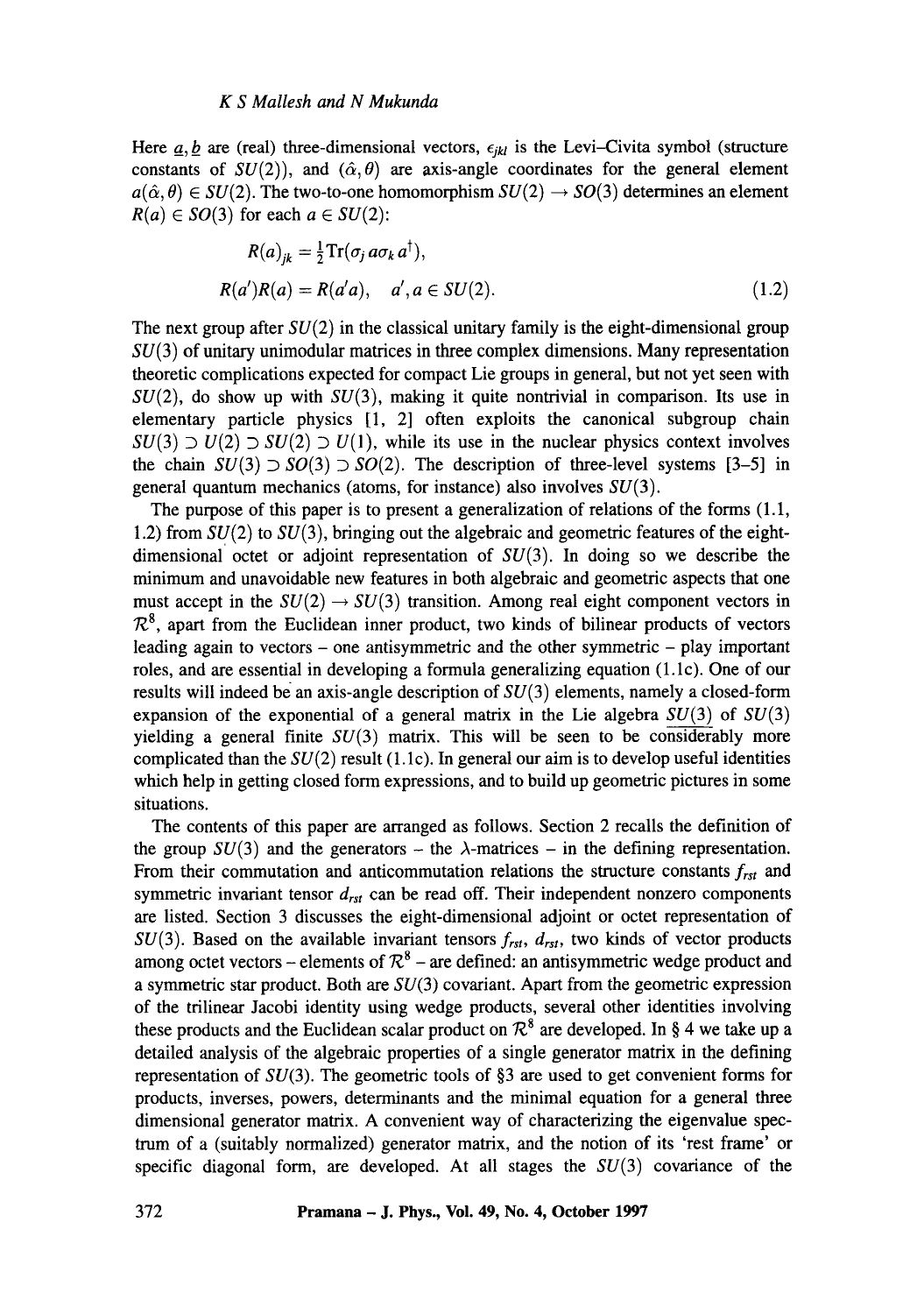procedures is kept in view. Section 5 introduces the concept of axis and angle parameters for  $SU(3)$ . This is a way of describing general one-parameter subgroups in the group. The essential differences compared to SU(2) are emphasized. We also obtain a closed form expression for a general element of  $SU(3)$  expressed as the exponential of a generator matrix; for this the method of going to the 'rest frame' is exploited. Section 6 briefly describes the features of Hamiltonian dynamics for three level quantum systems, based on a generalization of the Bloch spin equation familiar from two level systems. Section 7 contains some concluding remarks.

#### **2.** The defining representation of  $SU(3)$  and the  $\lambda$ -matrices

The defining representation of the group  $SU(3)$  is given by [6,7]

$$
SU(3) = \{A = 3 \times 3 \text{ complex matrix } |A^{\dagger}A = 1, \text{ det } A = 1\}. \tag{2.1}
$$

This is an eight-parameter compact Lie group. The  $U(2)$  and  $SO(3)$  subgroups are identified (up to conjugation) by [8]

$$
U(2) = \left\{ A(u) = \begin{pmatrix} u & 0 \\ 0 & (\det u)^{-1} \end{pmatrix} \middle| u \in U(2) \right\} \subset SU(3); \tag{2.2a}
$$

$$
SO(3) = \{A = 3 \times 3 \text{ real matrix } |A^T A = 1, \text{ det } A = 1\} \subset SU(3). \tag{2.2b}
$$

The generalization of the Pauli matrices  $\sigma_i$ , in a form adapted to the  $U(2)$  subgroup, leads to the eight hermitian traceless generators  $\lambda_r$ ,  $r = 1, 2, \ldots, 8$  defined as follows [6,7]:

$$
\lambda_1 = \begin{pmatrix} 0 & 1 & 0 \\ 1 & 0 & 0 \\ 0 & 0 & 0 \end{pmatrix}, \quad \lambda_2 = \begin{pmatrix} 0 & -i & 0 \\ i & 0 & 0 \\ 0 & 0 & 0 \end{pmatrix}, \quad \lambda_3 = \begin{pmatrix} 1 & 0 & 0 \\ 0 & -1 & 0 \\ 0 & 0 & 0 \end{pmatrix},
$$

$$
\lambda_4 = \begin{pmatrix} 0 & 0 & 1 \\ 0 & 0 & 0 \\ 1 & 0 & 0 \end{pmatrix}, \quad \lambda_5 = \begin{pmatrix} 0 & 0 & -i \\ 0 & 0 & 0 \\ i & 0 & 0 \end{pmatrix}, \quad \lambda_6 = \begin{pmatrix} 0 & 0 & 0 \\ 0 & 0 & 1 \\ 0 & 1 & 0 \end{pmatrix},
$$

$$
\lambda_7 = \begin{pmatrix} 0 & 0 & 0 \\ 0 & 0 & -i \\ 0 & i & 0 \end{pmatrix}, \quad \lambda_8 = \frac{1}{\sqrt{3}} \begin{pmatrix} 1 & 0 & 0 \\ 0 & 1 & 0 \\ 0 & 0 & -2 \end{pmatrix}.
$$
(2.3)

These are trace-orthonormal in the sense

$$
\operatorname{Tr}(\lambda_r \lambda_s) = 2\delta_{rs}, r, s = 1, 2, \dots, 8. \tag{2.4}
$$

The commutators and anticommutators among the  $\lambda$ 's, lead to the completely antisymmetric structure constants  $f_{rst}$  of  $SU(3)$  and to the completely symmetric  $d$ -symbols (for which there are no  $SU(2)$  analogues):

$$
[\lambda_r, \lambda_s] = 2if_{rst} \lambda_t, \{\lambda_r, \lambda_s\} = \frac{4}{3}\delta_{rs} + 2d_{rst} \lambda_t;
$$
\n(2.5a)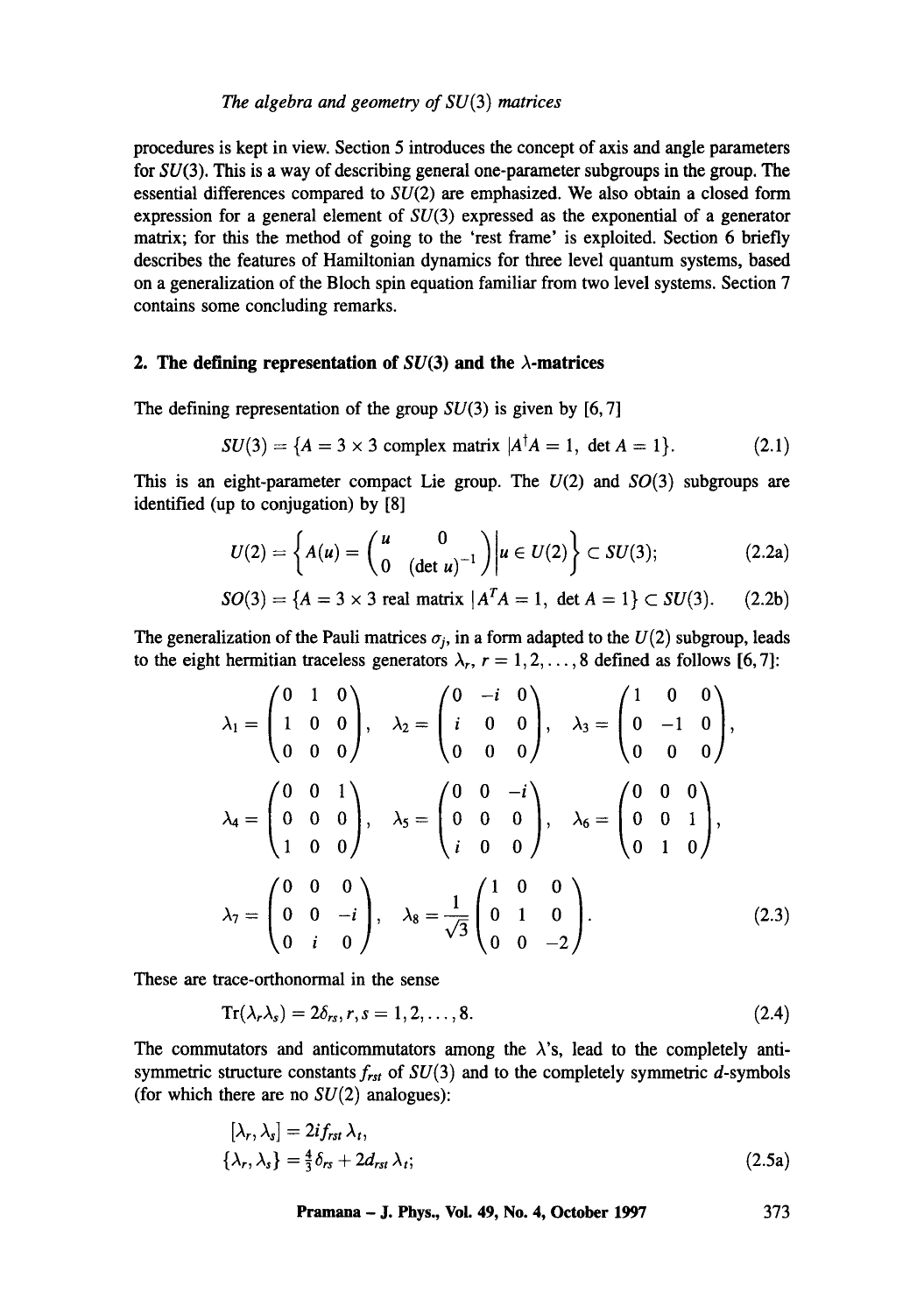$$
f_{123} = 1; \quad f_{456} = f_{678} = \frac{\sqrt{3}}{2};
$$
  
\n
$$
f_{147} = f_{246} = f_{257} = f_{345} = f_{516} = f_{637} = 1/2;
$$
  
\n
$$
d_{118} = d_{228} = d_{338} = -d_{888} = 1/\sqrt{3};
$$
  
\n
$$
d_{146} = d_{157} = -d_{247} = d_{256} = d_{344} = d_{355} = -d_{366} = -d_{377} = 1/2;
$$
  
\n
$$
d_{448} = d_{558} = d_{668} = d_{778} = -1/2\sqrt{3}.
$$
  
\n(2.5c)

(Here only the independent nonvanishing components of  $f_{rst}$  and  $d_{rst}$  are given). The product of two  $\lambda$ 's involves three kinds of terms:

$$
\lambda_r \lambda_s = \frac{2}{3} \delta_{rs} + (d_{rst} + i f_{rst}) \lambda_t. \tag{2.6}
$$

The  $U(2)$  subgroup generators are  $\lambda_1$ ,  $\lambda_2$ ,  $\lambda_3$  (for  $SU(2)$ ) and  $\lambda_8$ , while those of  $SO(3)$  are  $\lambda_2$ ,  $\lambda_5$  and  $\lambda_7$ .

# **3. The adjoint representation of SU(3) and the geometry of octet vectors**

The adjoint representation of  $SU(3)[7]$  arises upon conjugation of the  $\lambda$ 's by general  $A \in SU(3)$  and expressing the result in terms of the  $\lambda$ 's. It is a faithful representation, not of *SU(3)*, but of the quotient  $SU(3)/\mathcal{Z}_3$ , where  $\mathcal{Z}_3$  is the centre of *SU(3)*:

$$
\mathcal{Z}_3 = \{ A = e^{i\omega} \cdot 1 | \omega = 0, 2\pi/3, 4\pi/3 \} \subset SU(3). \tag{3.1}
$$

Thus we have a three-to-one homomorphism  $SU(3) \rightarrow SU(3)/\mathcal{Z}_3$ . Each  $A \in SU(3)$  is mapped onto an eight dimensional real orthogonal matrix  $D(A) = (D(A)<sub>rs</sub>) \in SO(8)$ , whose matrix elements are easy to calculate:

$$
A \in SU(3) \to A\lambda_r A^{-1} = D(A)_{sr} \lambda_s,
$$
  
\n
$$
D(A)_{sr} = \frac{1}{2} \text{Tr}(\lambda_s A \lambda_r A^{\dagger}),
$$
  
\n
$$
D(A')D(A) = D(A'A).
$$
\n(3.2)

Thus these matrices  $D(A)$  form a very small part of the full twenty-eight dimensional group  $SO(8)$ . In comparison, the adjoint representation of  $SU(2)$  is the same as  $SO(3)$ .

Let us denote general real eight component vectors in  $\mathcal{R}^8$  – octet vectors – by  $\alpha$ ,  $\beta$ ,  $\gamma, \ldots$ . Among them we have the usual Euclidean inner product

$$
\underline{\alpha} \cdot \beta = \alpha_r \beta_r. \tag{3.3}
$$

We now define two 'vector products', one an antisymmetric wedge and the other a symmetric star, both of which lead to octet vectors again:

$$
\underline{\alpha}, \underline{\beta} \in \mathcal{R}^{8}: (\underline{\alpha}_{\wedge} \underline{\beta})_{r} = f_{rst} \alpha_{s} \beta_{t},
$$
  
\n
$$
\underline{\alpha}_{\wedge} \underline{\beta} = -\underline{\beta}_{\wedge} \underline{\alpha};
$$
  
\n
$$
(\underline{\alpha} * \underline{\beta})_{r} = \sqrt{3} d_{rst} \alpha_{s} \beta_{t},
$$
  
\n
$$
\underline{\alpha} * \underline{\beta} = \underline{\beta} * \underline{\alpha}.
$$
\n(3.4)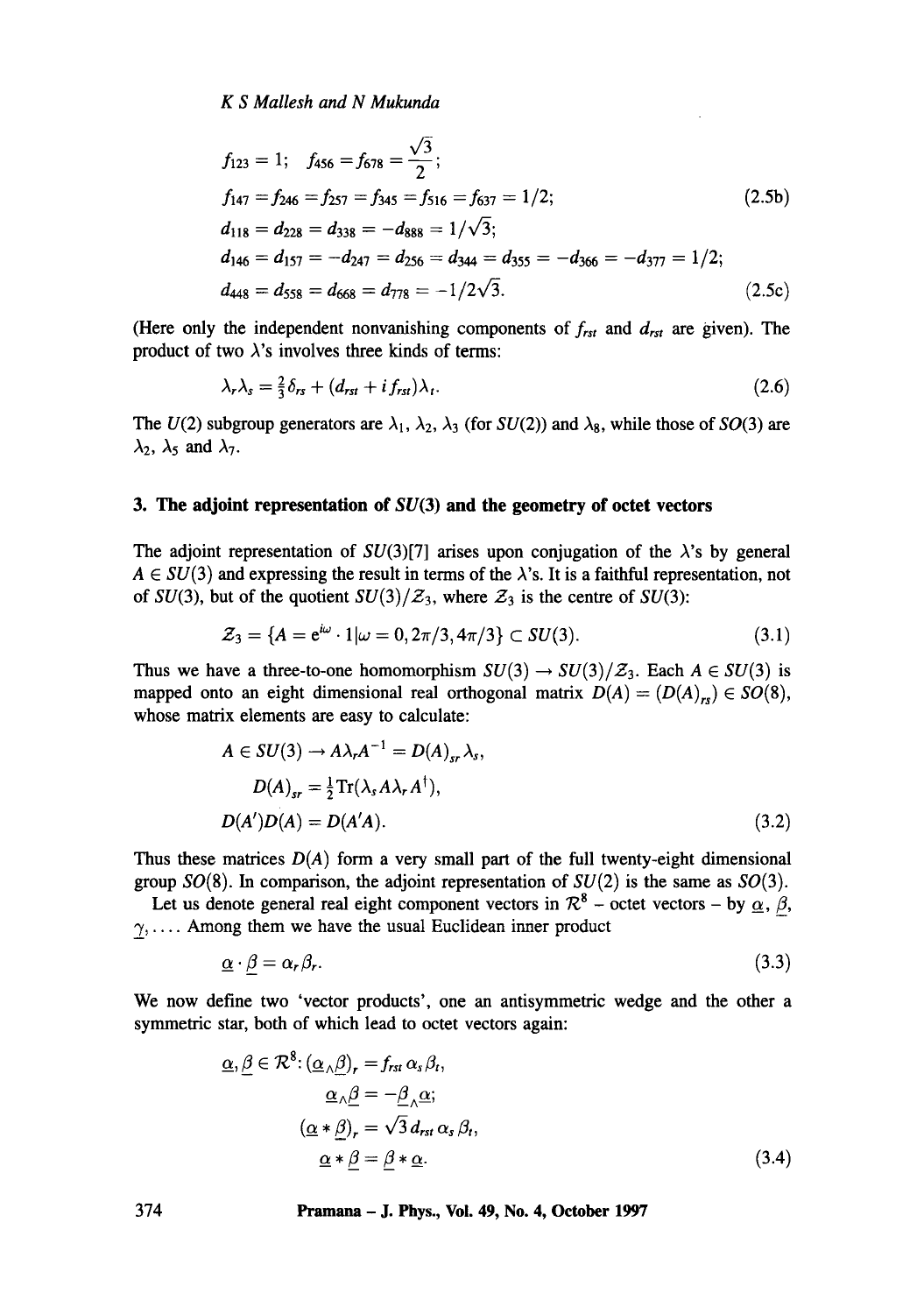The basic  $SU(3)$  covariant properties of these products follow from the fact that  $f_{rst}$  and *drst are* invariant tensors:

$$
A \in SU(3): D(A) \underline{\alpha} \wedge D(A) \underline{\beta} = D(A) (\underline{\alpha} \wedge \underline{\beta}),
$$
  
 
$$
D(A) \underline{\alpha} * D(A) \underline{\beta} = D(A) (\underline{\alpha} * \underline{\beta}).
$$
 (3.5)

To express the components of  $\alpha \wedge \beta$  and  $\alpha * \beta$  in convenient forms in terms of those of  $\alpha$  and  $\beta$ , it is useful to assemble the components  $\alpha_4$ ,  $\alpha_5$ ,  $\alpha_6$ ,  $\alpha_7$  of  $\alpha$  into a twocomponent complex column vector  $\psi(\alpha)$ :

$$
\underline{\alpha} \in \mathcal{R}^8 \colon \psi(\underline{\alpha}) = \begin{pmatrix} \alpha_4 - i\alpha_5 \\ \alpha_6 - i\alpha_7 \end{pmatrix} . \tag{3.6}
$$

(This is related to the fact that the  $\lambda$ 's are adapted to the  $U(2)$  subgroup (2.29) of  $SU(3)$ ). Then we have these expressions for the components of  $\alpha_{\Lambda}\beta$ :

$$
(\underline{\alpha}_{\wedge}\underline{\beta})_j = \epsilon_{jkl}\,\alpha_k\beta_l + \frac{1}{2}\mathrm{Im}\,\psi(\underline{\beta})^\dagger\sigma_j\,\psi(\underline{\alpha});
$$
  
\n
$$
(\underline{\alpha}_{\wedge}\underline{\beta})_8 = \frac{\sqrt{3}}{2}\mathrm{Im}\,\psi(\underline{\beta})^\dagger\psi(\underline{\alpha});
$$
  
\n
$$
\psi(\underline{\alpha}_{\wedge}\underline{\beta}) = \frac{i}{2}\begin{pmatrix}\beta_3 + \sqrt{3}\beta_8 & \beta_1 - i\beta_2\\ \beta_1 + i\beta_2 & -\beta_3 + \sqrt{3}\beta_8\end{pmatrix}\psi(\underline{\alpha}) - (\underline{\alpha} \leftrightarrow \underline{\beta}).
$$
\n(3.7)

Similarly for the components of  $\underline{\alpha} * \underline{\beta}$  we have:

$$
(\underline{\alpha} * \underline{\beta})_j = \alpha_8 \beta_j + \beta_8 \alpha_j + \frac{\sqrt{3}}{2} \text{Re} \psi(\underline{\beta})^\dagger \sigma_j \psi(\underline{\alpha});
$$
  
\n
$$
(\underline{\alpha} * \underline{\beta})_8 = \alpha_j \beta_j - \alpha_8 \beta_8 - \frac{1}{2} \text{Re} \psi(\underline{\beta})^\dagger \psi(\underline{\alpha});
$$
  
\n
$$
\psi(\underline{\alpha} * \underline{\beta}) = \frac{1}{2} \begin{pmatrix} \sqrt{3} \beta_3 - \beta_8 & \sqrt{3}(\beta_1 - i\beta_2) \\ \sqrt{3}(\beta_1 + i\beta_2) & -\sqrt{3} \beta_3 - \beta_8 \end{pmatrix} \psi(\underline{\alpha}) + (\underline{\alpha} \leftrightarrow \underline{\beta}).
$$
 (3.8)

Now we consider some cubic relations, identities involving triple vector products, with wedges and stars in various combinations. The first of these is just a statement of the Jacobi identity for the structure constants *frst* and involves two wedge products:

$$
\underline{\alpha}_{\wedge}(\underline{\beta}_{\wedge}\underline{\gamma}) + \underline{\beta}_{\wedge}(\underline{\gamma}_{\wedge}\underline{\alpha}) + \underline{\gamma}_{\wedge}(\underline{\alpha}_{\wedge}\underline{\beta}) = 0. \tag{3.9}
$$

Other relations arise by calculating the triple product  $\underline{\alpha} \cdot \underline{\lambda} \underline{\beta} \cdot \underline{\lambda} \gamma \cdot \underline{\lambda}$  in two ways and comparing the results. We have the equality

$$
\underline{\alpha} \cdot \underline{\lambda} \underline{\beta} \cdot \underline{\lambda} \underline{\gamma} \cdot \underline{\lambda} = \frac{2}{3\sqrt{3}} \underline{\alpha} * \underline{\beta} \cdot \underline{\gamma} + \frac{2i}{3} \underline{\alpha} \cdot \underline{\beta} \cdot \underline{\gamma} + \left[ \frac{2}{3} \underline{\alpha} \cdot \underline{\beta} \underline{\gamma} + \frac{1}{3} (\underline{\alpha} * \underline{\beta}) * \underline{\gamma} \right] \n- (\underline{\alpha} \cdot \underline{\beta}) \cdot \underline{\gamma} + \frac{i}{\sqrt{3}} ((\underline{\alpha} \cdot \underline{\beta}) * \underline{\gamma} + (\underline{\alpha} * \underline{\beta}) \cdot \underline{\gamma}) \Big] \cdot \underline{\lambda} \n= \frac{2}{3\sqrt{3}} \underline{\alpha} \cdot \underline{\beta} * \underline{\gamma} + \frac{2i}{3} \underline{\alpha} \cdot \underline{\beta} \cdot \underline{\gamma} + \left[ \frac{2}{3} \underline{\beta} \cdot \underline{\gamma} \underline{\alpha} + \frac{1}{3} \underline{\alpha} * (\underline{\beta} * \underline{\gamma}) \right] \n- \underline{\alpha} \cdot (\underline{\beta} \cdot \underline{\gamma}) + \frac{i}{\sqrt{3}} (\underline{\alpha} \cdot (\underline{\beta} * \underline{\gamma}) + \underline{\alpha} * (\underline{\beta} \cdot \underline{\gamma})) \Big] \cdot \underline{\lambda}.
$$
\n(3.10)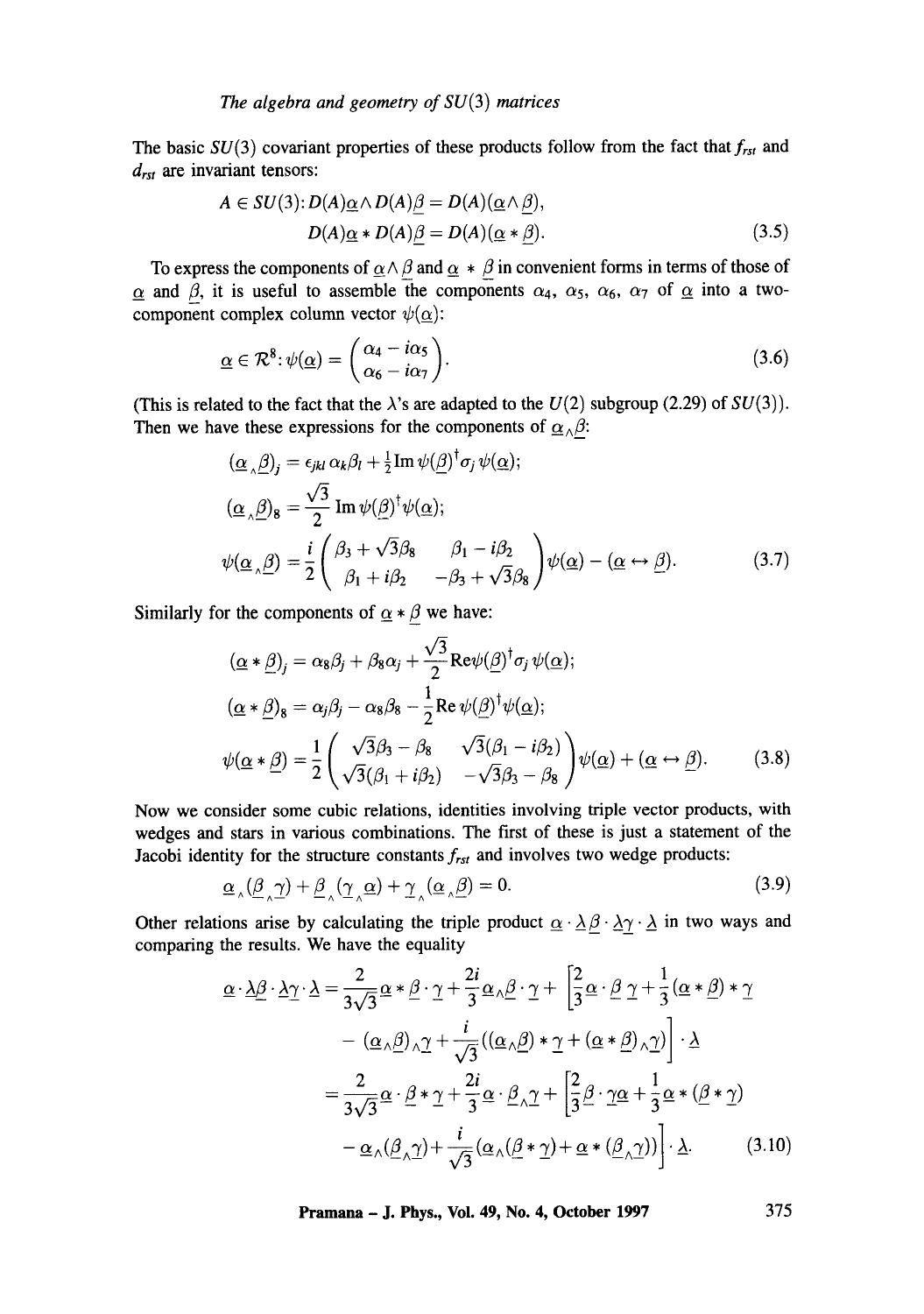The  $\lambda$ -independent terms lead to the obvious results

$$
\underline{\alpha} \cdot \beta_{\lambda} \gamma = \underline{\alpha}_{\lambda} \beta \cdot \gamma, \tag{3.11a}
$$

$$
\underline{\alpha} \cdot \underline{\beta} * \gamma = \underline{\alpha} * \underline{\beta} \cdot \gamma,\tag{3.11b}
$$

similar to properties of the triple scalar product of vectors in  $\mathcal{R}^3$ . The  $\Delta$ -dependent terms, upon separation of real and imaginary parts and some rearrangement, lead to further relations at the vector level:

$$
\underline{\alpha} * (\underline{\beta} * \underline{\gamma}) - \underline{\gamma} * (\underline{\beta} * \underline{\alpha}) = 2(\underline{\alpha} \cdot \underline{\beta} \underline{\gamma} - \underline{\gamma} \cdot \underline{\beta} \underline{\alpha}) + 3\underline{\beta}_{\wedge}(\underline{\alpha}_{\wedge} \underline{\gamma}),
$$
(3.12a)

$$
\underline{\alpha}_{\wedge}(\underline{\beta} * \underline{\gamma}) + \underline{\gamma}_{\wedge}(\underline{\beta} * \underline{\alpha}) = \underline{\alpha} * (\underline{\gamma}_{\wedge}\underline{\beta}) + \underline{\gamma} * (\underline{\alpha}_{\wedge}\underline{\beta}).
$$
\n(3.12b)

These are respectively antisymmetric and symmetric in the pair  $\alpha$ ,  $\gamma$ .

The relations (3.9,11,12) are the basic  $SU(3)$  covariant cubic vector relations involving three independent octet vectors.

## **4. Algebraic relations for SU(3) generator matrices**

A general traceless hermitian three dimensional matrix is of the form  $\underline{\alpha} \cdot \underline{\lambda}$ ,  $\underline{\alpha} \in \mathcal{R}^8$ . For a pair of such matrices we have from eq. (2.6) the product (and square) rules

$$
\underline{\alpha} \cdot \underline{\lambda} \underline{\beta} \cdot \underline{\lambda} = \frac{2}{3} \underline{\alpha} \cdot \underline{\beta} + \frac{1}{\sqrt{3}} \underline{\alpha} * \underline{\beta} \cdot \underline{\lambda} + i \underline{\alpha} \cdot \underline{\beta} \cdot \underline{\lambda},
$$
  

$$
(\underline{\alpha} \cdot \underline{\lambda})^2 = \frac{2}{3} \underline{\alpha}^2 + \frac{1}{\sqrt{3}} \underline{\alpha} * \underline{\alpha} \cdot \underline{\lambda},
$$
 (4.1)

which generalize eq.  $(1.1b)$ .

Now we develop the properties of a single matrix  $\alpha \cdot \lambda$  in some detail. The determinant is easily worked out in terms of the star product:

$$
\det \underline{\alpha} \cdot \underline{\lambda} = \frac{2}{3\sqrt{3}} \underline{\alpha} \cdot \underline{\alpha} * \underline{\alpha}.
$$
 (4.2)

If  $\alpha_0$  is a ninth 'scalar', from the  $SU(3)$  covariance property

$$
A(\alpha_0 + \underline{\alpha} \cdot \underline{\lambda})A^{-1} = \alpha_0 + \underline{\alpha}' \cdot \underline{\lambda},
$$
  

$$
\underline{\alpha}' = D(A)\underline{\alpha},
$$
 (4.3)

and invariance of the determinant we see that we must necessarily have

$$
\det\left(\alpha_0 + \underline{\alpha} \cdot \underline{\lambda}\right) = \alpha_0^3 + c\alpha_0 \underline{\alpha}^2 + \frac{2}{3\sqrt{3}} \underline{\alpha} \cdot \underline{\alpha} * \underline{\alpha},\tag{4.4}
$$

with no term quadratic in  $\alpha_0$ , and with some constant c. Let us now diagonalize  $\underline{\alpha} \cdot \underline{\lambda}$ using a suitable  $SU(3)$  transformation. We shall refer to this as 'putting  $\underline{\alpha} \cdot \underline{\lambda}$  into its rest frame', and will refine this notion in the sequel. Then

$$
\alpha_0 + \underline{\alpha} \cdot \underline{\lambda} = \text{diag}(\alpha_0 + \alpha_3 + \alpha_8/\sqrt{3}, \alpha_0 - \alpha_3 + \alpha_8/\sqrt{3}, \alpha_0 - 2\alpha_8/\sqrt{3}),
$$
  
\n
$$
\text{det}(\alpha_0 + \underline{\alpha} \cdot \underline{\lambda}) = \alpha_0^3 - \alpha_0(\alpha_3^2 + \alpha_8^2) + \frac{2}{\sqrt{3}}\alpha_8(\alpha_3^2 - \alpha_8^2/3). \tag{4.5}
$$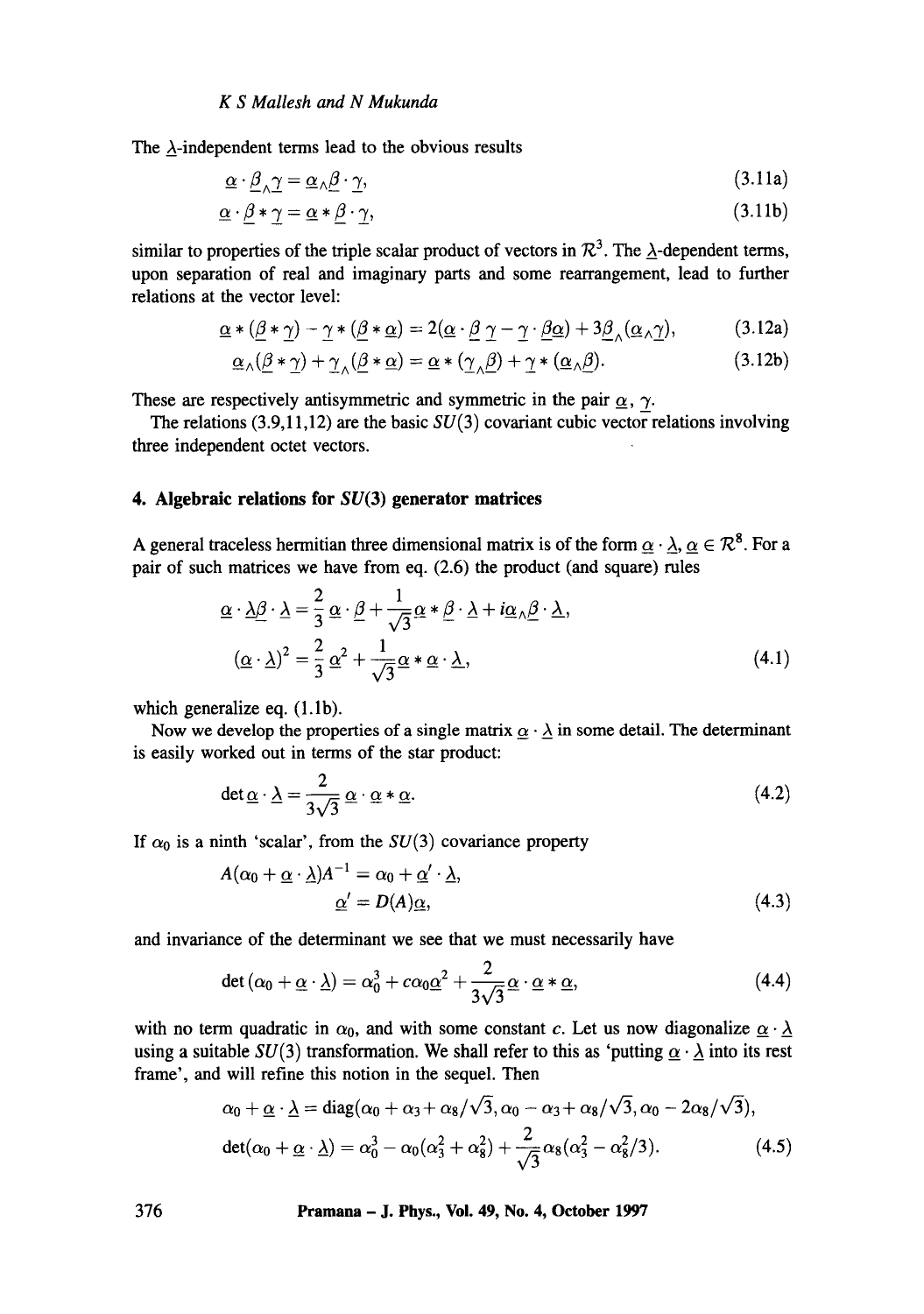This fixes  $c = -1$ , so we have the general relation

$$
det(\alpha_0 + \underline{\alpha} \cdot \underline{\lambda}) = \alpha_0^3 - \alpha_0 \underline{\alpha}^2 + \frac{2}{3\sqrt{3}} \underline{\alpha} \cdot \underline{\alpha} * \underline{\alpha}
$$
 (4.6)

valid in any 'frame'.

Turning to matrix inverses, and assuming  $\alpha_0$  is not an eigenvalue of  $-\alpha \cdot \lambda$ , again  $SU(3)$  covariance dictates the general structure

$$
(\alpha_0 + \underline{\alpha} \cdot \underline{\lambda})^{-1} = (c_1 \alpha_0^2 + c_2 \underline{\alpha}^2 + c_3 \alpha_0 \underline{\alpha} \cdot \underline{\lambda} + c_4 \underline{\alpha} * \underline{\alpha} \cdot \underline{\lambda}) / \det(\alpha_0 + \underline{\alpha} \cdot \underline{\lambda}),
$$
\n(4.7)

for some constants  $c_1, \ldots, c_4$ . Using eq. (4.6) and transposing terms we have

$$
(c_1\alpha_0^2 + c_2 \underline{\alpha}^2 + c_3\alpha_0 \underline{\alpha} \cdot \underline{\lambda} + c_4 \underline{\alpha} * \underline{\alpha} \cdot \underline{\lambda})(\alpha_0 + \underline{\alpha} \cdot \underline{\lambda}) = \det(\alpha_0 + \underline{\alpha} \cdot \underline{\lambda}). \tag{4.8}
$$

Comparing powers of  $\alpha_0$  gives  $c_1 = 1$ ,  $c_2 = -1/3$ ,  $c_3 = -1$ ,  $c_4 = 1/\sqrt{3}$  and also the relation

$$
\underline{\alpha} * (\underline{\alpha} * \underline{\alpha}) = \underline{\alpha}^2 \underline{\alpha} - i \sqrt{3} (\underline{\alpha} * \underline{\alpha})_{\wedge} \underline{\alpha}
$$
\n(4.9)

which we shall understand in another way in a moment. So for matrix inverses we have the  $SU(3)$  covariant result

$$
(\alpha_0 + \underline{\alpha} \cdot \underline{\lambda})^{-1} = \left( \alpha_0^2 - \frac{1}{3} \underline{\alpha}^2 - \alpha_0 \underline{\alpha} \cdot \underline{\lambda} + \frac{1}{\sqrt{3}} \underline{\alpha} * \underline{\alpha} \cdot \underline{\lambda} \right) / \det(\alpha_0 + \underline{\alpha} \cdot \underline{\lambda}).
$$
\n(4.10)

From the determinant relation (4.6) we see that the minimal (cubic) equation for  $\alpha \cdot \lambda$  is

$$
(\underline{\alpha} \cdot \underline{\lambda})^3 = \underline{\alpha}^2 \underline{\alpha} \cdot \underline{\lambda} + \frac{2}{3\sqrt{3}} \underline{\alpha} \cdot \underline{\alpha} * \underline{\alpha}.
$$
 (4.11)

If we substitute (4.1) here for  $(\alpha \cdot \lambda)^2$  and compare coefficients we get the two relations

$$
\underline{\alpha}_{\wedge}(\underline{\alpha} * \underline{\alpha}) = 0,\tag{4.12a}
$$

$$
\underline{\alpha} * (\underline{\alpha} * \underline{\alpha}) = \underline{\alpha}^2 \underline{\alpha},\tag{4.12b}
$$

which explain the earlier result (4.9). Incidentally the first result above is obtainable from eq. (3.12b) by setting  $\alpha = \beta = \gamma$ . We also obtain the following useful property of octet vectors, which generalizes the result in three dimensions that  $a_{\Lambda}b$  vanishes only if b is parallel to  $a$ :

$$
\underline{\alpha}, \underline{\beta} \in \mathcal{R}^8, \underline{\alpha}_{\wedge} \underline{\beta} = 0 \Leftrightarrow \underline{\beta} = c_1 \underline{\alpha} + c_2 \underline{\alpha} * \underline{\alpha}, c_{1,2} \text{ constants.}
$$
\n(4.13)

That there are no more terms here follows from the relationship of octet vectors to traceless hermitian matrices in *three* dimensions.

Let us now trace the consequences of the minimal equation (4.11) in more detail. For brevity, denote  $\underline{\alpha} * \underline{\alpha}$  by  $\underline{\alpha}'$  for the moment. Then eqs (4.1), (4.11) read

$$
(\underline{\alpha}\cdot \underline{\lambda})^2 = \frac{2}{3}\underline{\alpha}^2 + \frac{1}{\sqrt{3}}\underline{\alpha}' \cdot \underline{\lambda},
$$

**Pramana - J. Phys., Vol. 49, No. 4, October 1997 377**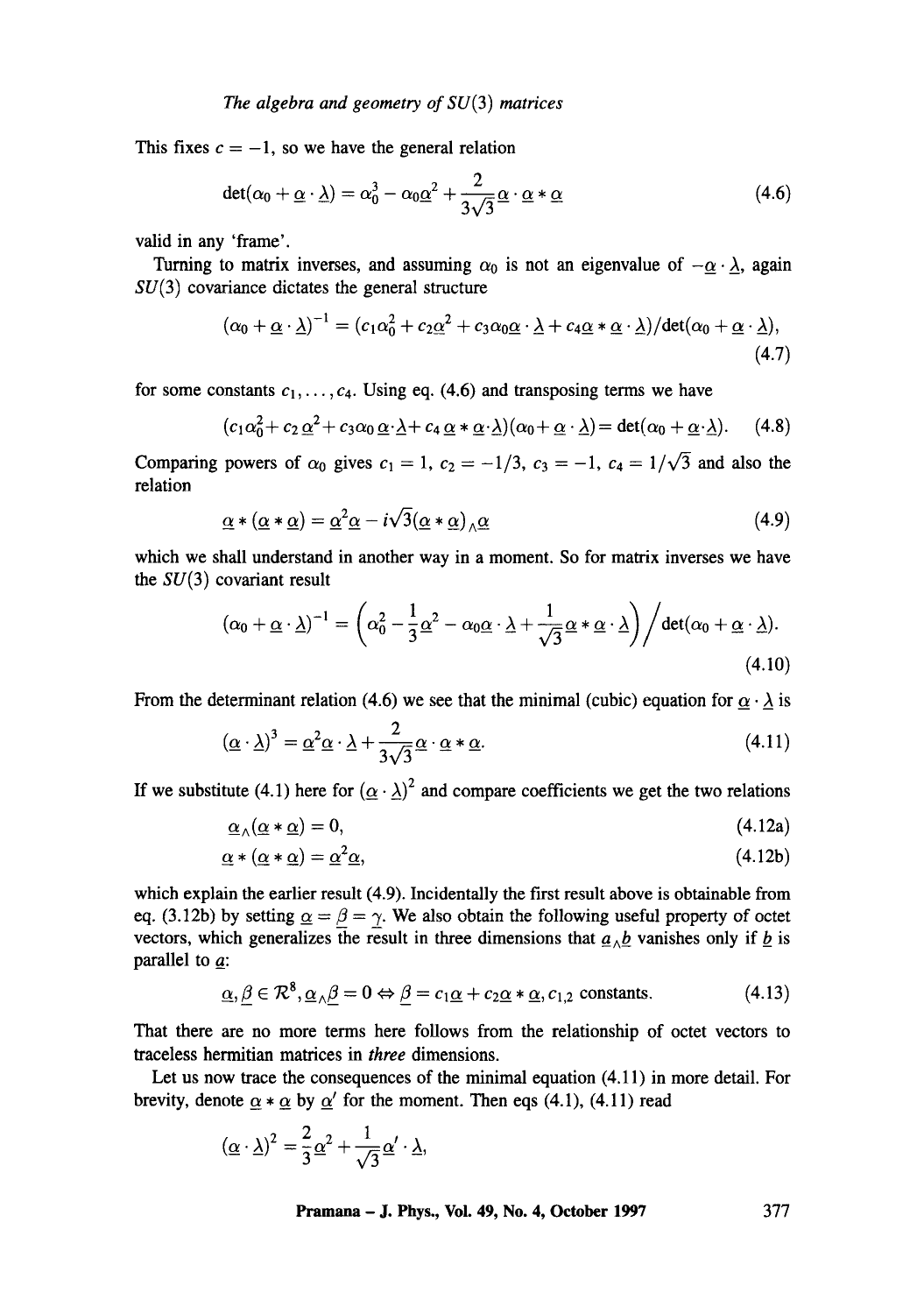$$
(\underline{\alpha}' \cdot \underline{\lambda})^2 = \frac{2}{3} \underline{\alpha}'^2 + \frac{1}{\sqrt{3}} \underline{\alpha}' * \underline{\alpha}' \cdot \underline{\lambda},
$$
  

$$
(\underline{\alpha} \cdot \underline{\lambda})^3 = \underline{\alpha}^2 \underline{\alpha} \cdot \underline{\lambda} + \frac{2}{3\sqrt{3}} \underline{\alpha} \cdot \underline{\alpha}'. \tag{4.14}
$$

Now we substitute the first relation here into the second and keep simplifying till we have only linear terms in  $\underline{\alpha} \cdot \underline{\lambda}$  and  $\underline{\alpha}' \cdot \underline{\lambda}$ :

$$
\frac{2}{3}\underline{\alpha}^2 + \frac{1}{\sqrt{3}}\underline{\alpha}' * \underline{\alpha}' \cdot \underline{\lambda} = 3\left((\underline{\alpha} \cdot \underline{\lambda})^2 - \frac{2}{3}\underline{\alpha}^2\right)^2
$$

$$
= 3(\underline{\alpha} \cdot \underline{\lambda})^4 - 4\underline{\alpha}^2(\underline{\alpha} \cdot \underline{\lambda})^2 + \frac{4}{3}(\underline{\alpha}^2)^2
$$

$$
= \frac{2}{3}(\underline{\alpha}^2)^2 + \frac{2}{\sqrt{3}}\underline{\alpha} \cdot \underline{\alpha}' \underline{\alpha} \cdot \underline{\lambda} - \frac{\underline{\alpha}^2}{\sqrt{3}}\underline{\alpha}' \cdot \underline{\lambda}.
$$
(4.15)

This implies as consequences for any  $\alpha$ , upon substituting  $\alpha' = \alpha * \alpha$ :

$$
(\underline{\alpha} * \underline{\alpha})^2 = (\underline{\alpha}^2)^2,\tag{4.16a}
$$

$$
(\underline{\alpha} * \underline{\alpha}) * (\underline{\alpha} * \underline{\alpha}) = 2\underline{\alpha} \cdot \underline{\alpha} * \underline{\alpha} \underline{\alpha} - \underline{\alpha}^2 \underline{\alpha} * \underline{\alpha}.
$$
 (4.16b)

This last relation is to be contrasted with the result of taking the star product of (4.12b) with  $\alpha$ , which is

$$
\underline{\alpha} * (\underline{\alpha} * (\underline{\alpha} * \underline{\alpha})) = \underline{\alpha}^2 \underline{\alpha} * \underline{\alpha}.
$$
\n(4.17)

We are now in a position to deal in more detail with the eigenvalue spectrum of a single generator  $\underline{\alpha} \cdot \underline{\lambda}$ , and in the process refine the idea of the 'rest frame' form of  $\underline{\alpha} \cdot \underline{\lambda}$ . Let us hereafter assume  $\alpha$  is a unit vector,  $\hat{\alpha}^2 = 1$ . Then the eigenvalues of  $\hat{\alpha} \cdot \hat{\lambda}$  are  $\mu_1, \mu_2, \mu_3$ obeying

$$
\mu_1 + \mu_2 + \mu_3 = 0,\n\mu_1^2 + \mu_2^2 + \mu_3^2 = \text{Tr}(\hat{\alpha} \cdot \underline{\lambda})^2 = 2.
$$
\n(4.18)

We can easily see that they can be ordered according to  $\mu_1 \ge \mu_2 \ge \mu_3$  and the ranges can be fixed as follows:

$$
\mu_{1,3} = -\frac{1}{2}\mu_2 \pm \sqrt{1 - \frac{3}{4}\mu_2^2},
$$
  

$$
-\frac{2}{\sqrt{3}} \le \mu_3 \le -\frac{1}{\sqrt{3}} \le \mu_2 \le \frac{1}{\sqrt{3}} \le \mu_1 \le \frac{2}{\sqrt{3}}.
$$
 (4.19)

A convenient parametrization of all three eigenvalues is by an angle  $\varphi$  in the range  $\pi/6$ ,  $\pi/2$ ] as follows:

$$
\mu_1 = \frac{2}{\sqrt{3}} \sin \varphi, \quad \mu_2 = \frac{2}{\sqrt{3}} \sin(\varphi + 2\pi/3), \quad \mu_3 = \frac{2}{\sqrt{3}} \sin(\varphi + 4\pi/3). \quad (4.20)
$$

The three angles occurring here are in strictly non-overlapping regions. We now define the 'rest frame' of  $\hat{\alpha} \cdot \lambda$  to be that unique diagonal form in which we have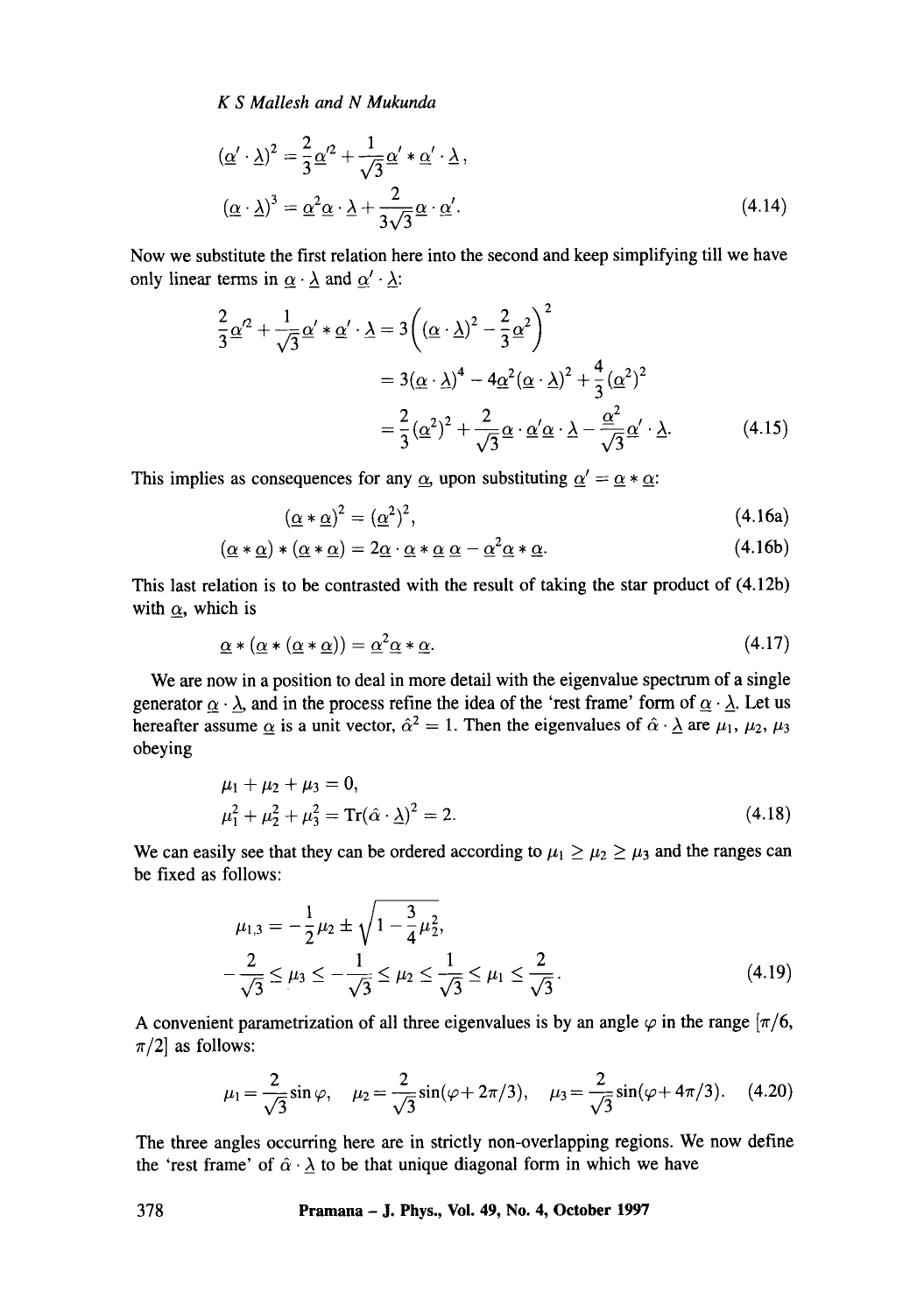$$
\hat{\alpha} \cdot \underline{\lambda} = \text{diag} \frac{2}{\sqrt{3}} (\sin \varphi, \sin(\varphi + 2\pi/3), \sin(\varphi + 4\pi/3)),
$$
  
\n
$$
\hat{\alpha}_3 = \cos(\varphi + 4\pi/3), \hat{\alpha}_8 = -\sin(\varphi + 4\pi/3),
$$
  
\n
$$
\hat{\alpha}_1 = \hat{\alpha}_2 = \hat{\alpha}_4 = \hat{\alpha}_5 = \hat{\alpha}_6 = \hat{\alpha}_7 = 0, \quad \pi/6 \le \varphi \le \pi/2.
$$
\n(4.21)

In this 'frame' for  $\hat{\alpha}$ , we find that  $\hat{\alpha} * \hat{\alpha}$  has similar nonzero components and is by eq. (4.16a) also a unit vector, but is not in its own 'rest frame':

$$
\hat{\alpha} * \hat{\alpha} \cdot \underline{\lambda} = \text{diag} \frac{2}{\sqrt{3}} (\sin(2\varphi - \pi/2), \sin(2\varphi + 5\pi/6), \sin(2\varphi + \pi/6)),
$$
  
\n
$$
(\hat{\alpha} * \hat{\alpha})_3 = 2\hat{\alpha}_3 \hat{\alpha}_8 = -\sin(2\varphi + 2\pi/3),
$$
  
\n
$$
(\hat{\alpha} * \hat{\alpha})_8 = \hat{\alpha}_3^2 - \hat{\alpha}_8^2 = \cos(2\varphi + 2\pi/3),
$$
  
\n
$$
(\hat{\alpha} * \hat{\alpha})_r = 0 \text{ for } r = 1, 2, 4, 5, 6, 7.
$$
 (4.22)

The angle  $\varphi$  can be inferred from the value of the invariant  $\xi = \hat{\alpha} \cdot \hat{\alpha} * \hat{\alpha} = -\sin 3\varphi$ : since  $-1 \le \xi \le 1$  and  $\pi/2 \le 3\varphi \le 3\pi/2$ ,  $\xi$  fixes the value of  $\varphi$  uniquely.

## **5. Axis-angle parameters and finite elements of SU(3)**

In this section we derive the  $SU(3)$  analogue of eq. (1.1c) for  $SU(2)$ . It is easily seen, for instance by going to the diagonal form, that every  $A \in SU(3)$  can be obtained by exponentiating a suitable traceless antihermitian matrix. We now compute in closed form the matrix

$$
A(\hat{\alpha}, \theta) = \exp(i\theta \hat{\alpha} \cdot \underline{\lambda}) \tag{5.1}
$$

set up in analogy to eq. (1.1c) for  $SU(2)$ . The unit octet vector  $\hat{\alpha}$  is the axis, and  $\theta$  is the angle, for the element  $A(\hat{\alpha}, \theta)$ . The range for  $\theta$  is discussed below. The sole  $SU(3)$  scalar we can form from  $\hat{\alpha}$  is the angle  $\varphi$  given by

$$
\xi = \hat{\alpha} \cdot \hat{\alpha} * \hat{\alpha} = -\sin 3\varphi,
$$
  
\n
$$
\pi/6 \le \varphi \le \pi/2.
$$
\n(5.2)

Upon expanding the exponential in eq. (5.1) and using (4.1, 4.12b), we see that the only terms that arise are multiples of the unit matrix, of  $\hat{\alpha} \cdot \lambda$  and  $\hat{\alpha} * \hat{\alpha} \cdot \lambda$ . We therefore write

$$
A(\hat{\alpha}, \theta) = \frac{2}{\sqrt{3}}c(\theta, \varphi) + a(\theta, \varphi)\hat{\alpha} \cdot \underline{\lambda} + b(\theta, \varphi)\hat{\alpha} * \hat{\alpha} \cdot \underline{\lambda},
$$
\n(5.3)

and proceed to determine the three  $SU(3)$  scalar coefficients. For this we go to the rest frame (4.21) of  $\hat{\alpha} \cdot \lambda$  – then  $\hat{\alpha} * \hat{\alpha} \cdot \lambda$  is also diagonal (cf. eq. (4.22)) and so is  $A(\hat{\alpha}, \theta)$ . Equation (5.3) reduces to

$$
\Delta(\varphi)\begin{pmatrix} a(\theta,\varphi) \\ b(\theta,\varphi) \\ c(\theta,\varphi) \end{pmatrix} = \frac{\sqrt{3}}{2} \begin{pmatrix} \exp\left(\frac{2\theta}{\sqrt{3}} \cdot i \sin \varphi\right) \\ \exp\left(\frac{2\theta}{\sqrt{3}} \cdot i \sin(\varphi + 2\pi/3)\right) \\ \exp\left(\frac{2\theta}{\sqrt{3}} \cdot i \sin(\varphi + 4\pi/3)\right) \end{pmatrix},
$$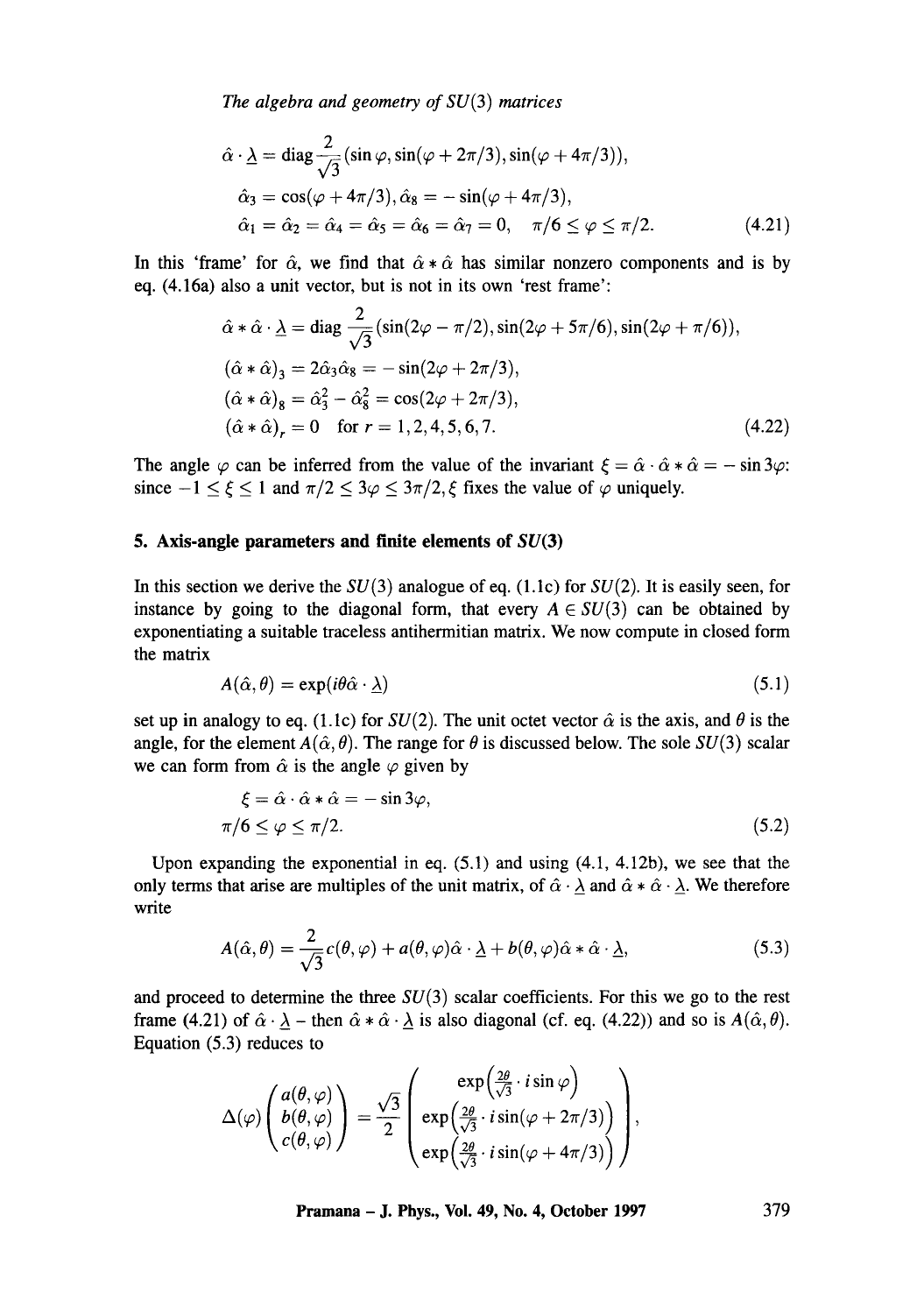$$
\Delta(\varphi) = \begin{pmatrix}\n\sin \varphi & \sin(2\varphi - \pi/2) & 1 \\
\sin(\varphi + 2\pi/3) & \sin(2\varphi + 5\pi/6) & 1 \\
\sin(\varphi + 4\pi/3) & \sin(2\varphi + \pi/6) & 1\n\end{pmatrix}.
$$
\n(5.4)

The determinant of  $\Delta(\varphi)$  is

$$
\det \Delta(\varphi) = \frac{3\sqrt{3}}{2}\cos 3\varphi,\tag{5.5}
$$

so  $\Delta(\varphi)$  is nonsingular for  $\pi/6 < \varphi < \pi/2$ . In this range we have

$$
\Delta(\varphi)^{-1} = \frac{2}{3\cos 3\varphi} \begin{pmatrix} -\sin 2\varphi & \sin(2\varphi + \pi/3) & \sin(2\varphi - \pi/3) \\ -\cos \varphi & \sin(\varphi + \pi/6) & -\sin(\varphi - \pi/6) \\ \frac{1}{2}\cos 3\varphi & \frac{1}{2}\cos 3\varphi & \frac{1}{2}\cos 3\varphi \end{pmatrix}, \quad (5.6)
$$

and the solution for the coefficients  $a(\theta, \varphi)$ ,  $b(\theta, \varphi)$ ,  $c(\theta, \varphi)$  is

$$
a(\theta,\varphi) = \left\{ -\exp\left(\frac{2\theta}{\sqrt{3}} \cdot i \sin \varphi\right) \cdot \sin 2\varphi + \exp\left(\frac{2\theta}{\sqrt{3}} \cdot i \sin(\varphi + 2\pi/3)\right) \times \sin(2\varphi + \pi/3) + \exp\left(\frac{2\theta}{\sqrt{3}} \cdot i \sin(\varphi + 4\pi/3)\right) \sin(2\varphi - \pi/3) \right\} / \frac{1}{\sqrt{3}}.
$$

 $\sqrt{3} \cos 3\varphi$ ,

$$
b(\theta,\varphi) = \left\{ -\exp\left(\frac{2\theta}{\sqrt{3}} \cdot i \sin \varphi\right) \cdot \cos \varphi + \exp\left(\frac{2\theta}{\sqrt{3}} \cdot i \sin(\varphi + 2\pi/3)\right) \times \sin(\varphi + \pi/6) - \exp\left(\frac{2\theta}{\sqrt{3}} \cdot i \sin(\varphi + 4\pi/3)\right) \sin(\varphi - \pi/6) \right\} / \sqrt{3} \cos 3\varphi,
$$

$$
c(\theta, \varphi) = \left\{ \exp\left(\frac{2\theta}{\sqrt{3}} \cdot i \sin \varphi\right) + \exp\left(\frac{2\theta}{\sqrt{3}} \cdot i \sin(\varphi + 2\pi/3)\right) + \exp\left(\frac{2\theta}{\sqrt{3}} \cdot i \sin(\varphi + 4\pi/3)\right) \right\} / 2\sqrt{3}.
$$
 (5.7)

With this the computation of  $A(\hat{\alpha}, \theta)$  in closed form in the generic case is complete.

The two limiting cases  $\varphi = \pi/6$  and  $\varphi = \pi/2$  correspond respectively to  $\hat{\alpha} * \hat{\alpha} = -\hat{\alpha}$ and  $\hat{\alpha} * \hat{\alpha} = \hat{\alpha}$ . In these cases we find after some algebra:

$$
\varphi = \pi/6 : A(\hat{\alpha}, \theta) = \frac{2}{\sqrt{3}} c(\theta, \pi/6) + a(\theta, \pi/6)\hat{\alpha} \cdot \underline{\lambda},
$$

$$
a(\theta, \pi/6) = \{e^{i\theta/\sqrt{3}} - e^{-2i\theta/\sqrt{3}}\}/\sqrt{3},
$$

$$
c(\theta, \pi/6) = \{2e^{i\theta/\sqrt{3}} + e^{-2i\theta/\sqrt{3}}\}/2\sqrt{3};
$$

$$
\varphi = \pi/2 : A(\hat{\alpha}, \theta) = \frac{2}{\sqrt{3}} c(\theta, \pi/2) + a(\theta, \pi/2)\hat{\alpha} \cdot \underline{\lambda},
$$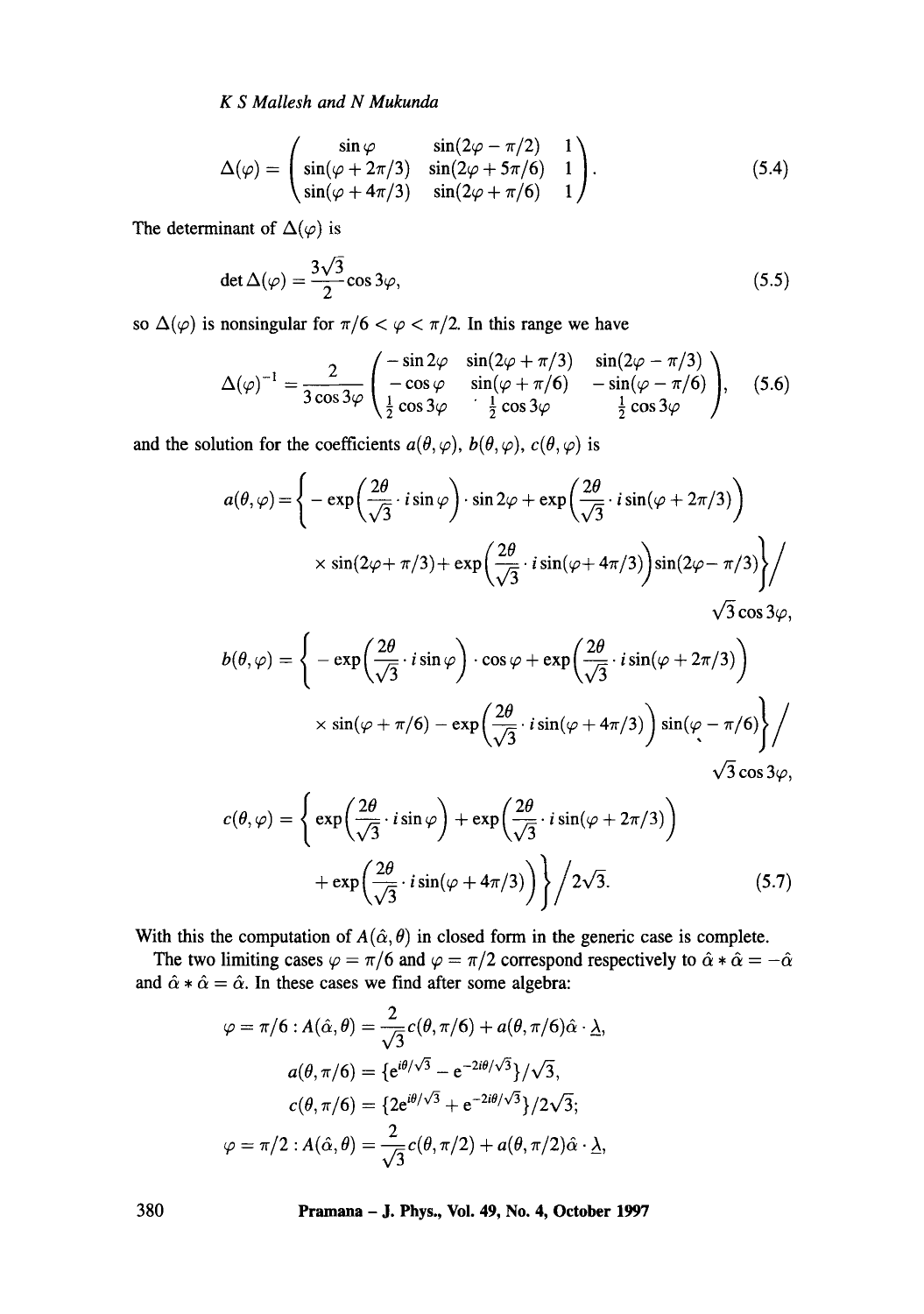$$
a(\theta, \pi/2) = -\{e^{-i\theta/\sqrt{3}} - e^{2i\theta/\sqrt{3}}\}/\sqrt{3},
$$
  
\n
$$
c(\theta, \pi/2) = \{2e^{-i\theta/\sqrt{3}} + e^{2i\theta/\sqrt{3}}\}/2\sqrt{3}.
$$
\n(5.8)

Now we consider the question of the range of the angle variable  $\theta$ . Here the situation is more intricate than in the  $SU(2)$  case. With Pauli matrices,  $\hat{\alpha} \cdot \hat{\alpha}$  always has eigenvalues  $\pm 1$  independent of  $\hat{\alpha}$ , so in eq. (1.1c) we have a fixed range  $0 \le \theta \le 2\pi$ . Equivalently, all  $U(1)$  subgroups of  $SU(2)$  are conjugate to one another. With  $SU(3)$ , however, there are infinitely many inequivalent  $U(1)$  subgroups available. This means that while every  $A \in SU(3)$  lies on some one-parameter subgroup and can be written as  $A = A(\hat{\alpha}, \theta)$  for some  $\hat{\alpha}$  and  $\theta$ , the range of  $\theta$  depends on  $\hat{\alpha}$ , more specifically on the SU(3) invariant angle  $\varphi$  associated with  $\hat{\alpha}$ . The determining factor is the nature of the eigenvalues  $\mu_1, \mu_2,$  $\mu_3$  of  $\hat{\alpha} \cdot \hat{\lambda}$ . The case  $\mu_2 = 0$ ,  $\mu_1 = -\mu_3 = 1$  leads to the range  $0 \le \theta \le 2\pi$ , which occurs for  $\varphi = \pi/3$ . For  $\mu_2 \neq 0$ , we need to distinguish between the cases of rational and irrational ratios  $\mu_1/\mu_2$ . For rational  $\mu_1/\mu_2$ , when  $\mu_3/\mu_2$  is also rational, the elements  $A(\hat{\alpha}, \theta)$  lie on a cyclic  $U(1)$  subgroup in  $SU(3)$  and  $\theta$  can be taken to be in some finite interval from zero to a maximum determined by  $\mu_2$ . For irrational  $\mu_1/\mu_2$ , when  $\mu_3/\mu_2$  is also irrational, the character of the one-parameter subgroup is very different  $-$  it is the real line R, not a cyclic  $U(1)$ , so  $\theta \in (-\infty, \infty)$ . This then is an essentially new feature with axis angle parameters for  $SU(3)$  as compared to  $SU(2)$ .

### **6. Hamiltonian dynamics of three-level systems**

Consider a three-level quantum system whose state is represented by a density matrix  $\rho$ . The properties

$$
\rho^{\dagger} = \rho \ge 0, \quad \text{Tr}\,\rho = 1 \tag{6.1}
$$

allow us to expand  $\rho$  in terms of the  $\lambda$ 's, bringing in a scalar c and a unit octet vector  $\hat{n}$ :

$$
\rho = \frac{1}{3}(1 + c\hat{n} \cdot \underline{\lambda}),
$$
  
\n
$$
c \le \frac{\sqrt{3}}{2}\operatorname{cosec}(\varphi + \pi/3),
$$
\n(6.2)

where the angle  $\varphi \in [\pi/6, \pi/2]$  is determined by eq. (5.2):  $\hat{n} \cdot \hat{n} \times \hat{n} = -\sin 3\varphi$ . The pure state case corresponds to  $\varphi = \pi/2$  and  $c = \sqrt{3}$ : then  $\hat{n} * \hat{n} = \hat{n}$  and the eigenvalues of  $\rho$ are (1,0,0).

Let  $H$  be a general (time-independent) Hamiltonian which we express in terms of an octet vector  $h$  and a scalar  $h_0$ :

$$
H = \frac{1}{2}(h_0 + \underline{h} \cdot \underline{\lambda}).\tag{6.3}
$$

The equation of motion for  $\rho$  (with c and  $\hat{n}$  regarded as functions of time),

$$
i\frac{\mathrm{d}\rho}{\mathrm{d}t} = [H,\rho],\tag{6.4}
$$

is independent of  $h_0$  and at first leads to

$$
\dot{c}\hat{n} + c\dot{\hat{n}} = c\underline{h}_{\wedge}\hat{n}.\tag{6.5}
$$

**Pramana - J. Phys., Vol. 49, No. 4, October 1997 381**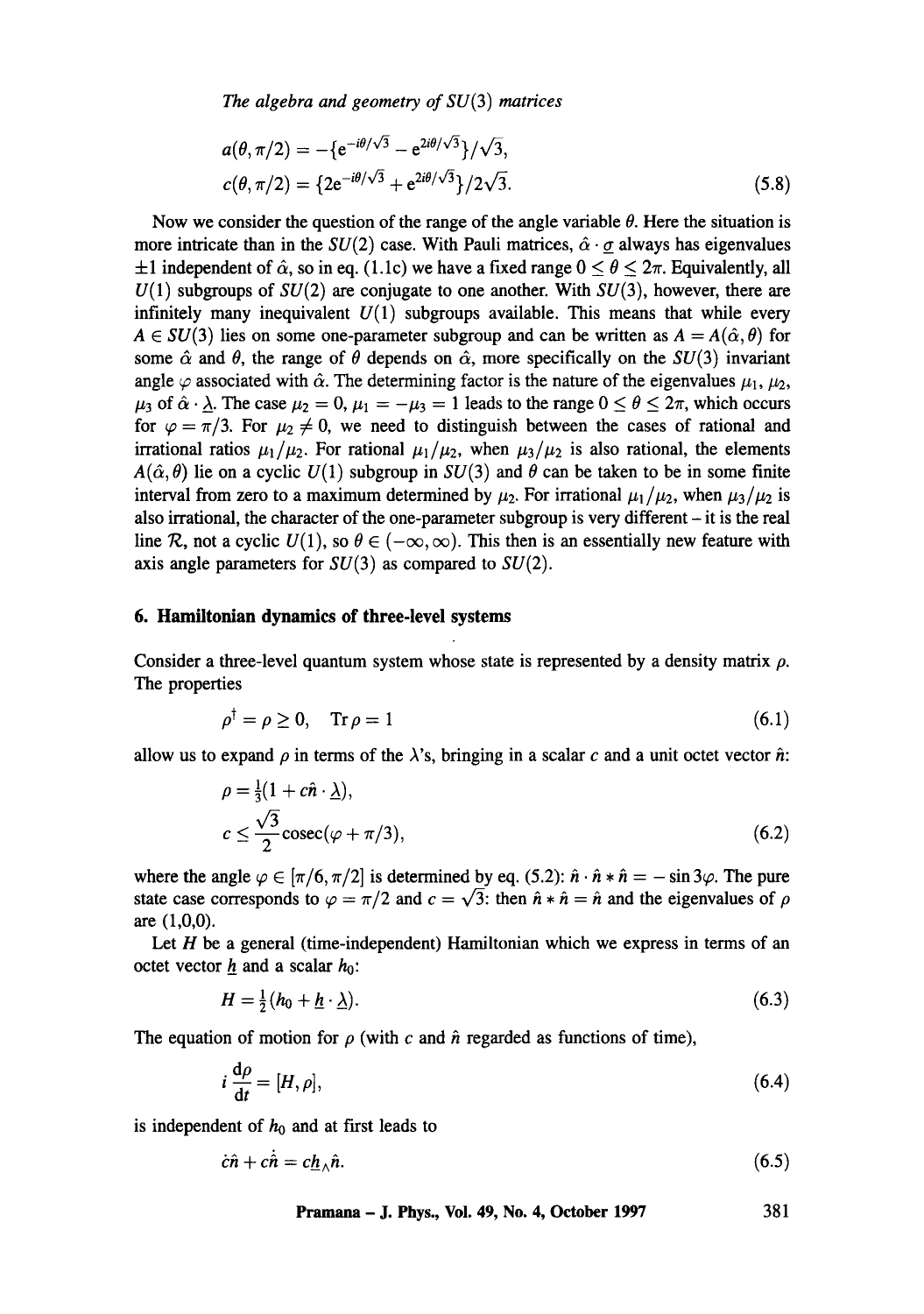However since  $\dot{\hat{n}}$  and  $\underline{h}_{\hat{n}}\hat{n}$  are both orthogonal to  $\hat{n}$ , we get  $\dot{c} = 0$  as expected, and the equation of motion for  $\hat{n}$  becomes:

$$
\dot{\hat{n}} = \underline{h}_{\wedge} \hat{n}.\tag{6.6}
$$

This is the three level version of the Bloch equation for the spin vector familiar from twolevel systems. One can now use some of the identities derived in earlier sections to verify that  $\hat{n} \cdot \hat{n} \times \hat{n}$  is a constant of motion:

$$
\frac{d}{dt}\hat{n}\cdot\hat{n}*\hat{n} = \dot{\hat{n}}\cdot\hat{n}*\hat{n} + 2\hat{n}\cdot\hat{n}*\dot{\hat{n}}
$$
\n
$$
= \underline{h}_{\wedge}\hat{n}\cdot(\hat{n}*\hat{n}) + 2\hat{n}\cdot\hat{n}*\left(\underline{h}_{\wedge}\hat{n}\right)
$$
\n
$$
= \underline{h}\cdot\hat{n}_{\wedge}(\hat{n}*\hat{n}) + 2\hat{n}\cdot\left(\hat{n}_{\wedge}(\hat{n}*\underline{h}) + \underline{h}_{\wedge}(\hat{n}*\hat{n})\right)
$$
\n
$$
= 2\underline{h}\cdot\left(\hat{n}*\hat{n}\right)_{\wedge}\hat{n}
$$
\n
$$
= 0.
$$
\n(6.7)

Here we used eqs (3.11a, 4.12a) and eq. (3.12b) with  $\alpha = \beta = \hat{n}, \gamma = h$  to simplify terms at various stages. Thus, as expected, both the scalar c in  $\rho$  and the  $SU(3)$  scalar angle  $\varphi$ characteristic of  $\hat{n}$  are constant in time. This is consistent with the fact that  $\hat{n}(t)$  evolves essentially according to the octet representation matrix  $D(A(t, \hat{h}))$  where in the notation of eq.  $(5.1)$  the time t is the angle and the vector h the axis of 'rotation'.

## **7. Concluding remarks**

We have presented a set of practical tools for carrying out calculations with finite matrices of  $SU(3)$  as well as with its Lie algebra, exploiting both algebraic and geometric aspects of the situation. The space of octet vectors bears the same relation to  $SU(3)$  as does ordinary Euclidean three-dimensional space to  $SU(2)$ . The constructions we have given for working with these vectors should prove useful in dealing with three level system dynamics. The existence and interpretation of the cubic invariant  $\alpha \cdot \alpha * \alpha$  and the general solution (4.13) to  $\underline{\alpha}_{\wedge}\beta = 0$  are noteworthy. We have also brought out the fact that in contrast to  $SU(2)$ , there are infinitely many distinct kinds of one-parameter subgroups in  $SU(3)$ , and this shows up in the axis-angle description in this case.

The main new feature in the  $SU(3)$  situation, absent with  $SU(2)$ , is the occurrence of the d-symbols. However, for all groups  $SU(n)$ ,  $n \geq 4$ , nothing new apart from such a dsymbol is expected since one cannot in any case go beyond the commutators and anticommutators of the generators in the defining representation. It therefore is to be expected that the methods of this paper can be systematically extended to these higher dimensional groups as well.

## **Acknowledgements**

One of us (KSM) wishes to thank the Jawaharlal Nehru Centre for Advanced Scientific Research for the award of a Visiting Fellowship, and the Centre for Theoretical Studies, Indian Institute of Science for providing facilities.